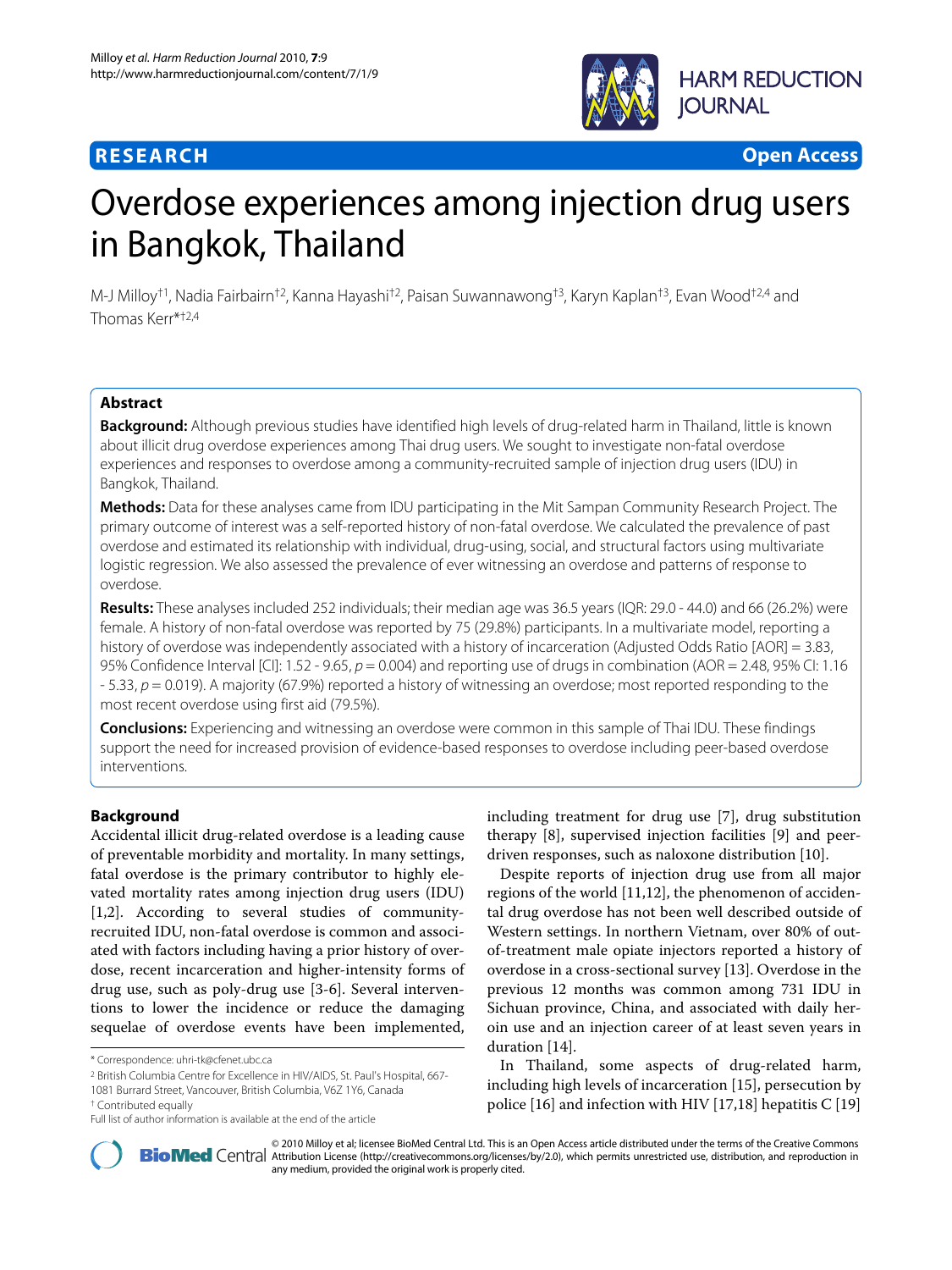and other pathogens [\[20](#page-6-4)] have been identified among the estimated 20,000 - 160,000 IDU in the country [\[11](#page-5-8)[,12](#page-5-9)]. However, we are unaware of any study that analyses the phenomenon of overdose among Thai drug users. Thus, we sought to estimate the prevalence and correlates of non-fatal overdose, as well as investigate patterns of response to overdose in a community-recruited sample of active IDU in Bangkok, Thailand.

# **Methods**

Data for these analyses was obtained from the Mit Sampan Community Research Project (MSCRP), a collaborative research effort involving the Mit Sampan Harm Reduction Center (Bangkok, Thailand), the Thai AIDS Treatment Action Group (Bangkok, Thailand), Chulalongkorn University (Bangkok, Thailand) and the British Columbia Centre for Excellence in HIV/AIDS (Vancouver, Canada). In 2008, the research partners designed and undertook a cross-sectional epidemiological study of IDU recruited through peer-based outreach and word-ofmouth. Invited participants were asked to attend the Mit Sampan Harm Reduction Center to be included in the study. All participants provided informed consent and completed an interviewer-administered questionnaire. The survey instrument elicited demographic data, information about past and current drug use, HIV risk behaviour, overdose experiences, interactions with the criminal justice system including police forces and incarceration, and experience with health care. Upon completion of the questionnaire participants were provided a stipend of 250 Thai baht. The study was approved by the research ethics boards at the University of British Columbia and Chulalongkorn University.

For these analyses, the primary endpoint of interest was reporting a history of non-fatal overdose by answering "Yes" to the question: "Have you ever overdosed by accident (i.e., a period of loss of consciousness or breathing?)" In follow-up questions, individuals reporting a history of non-fatal overdose were also asked the type of drug or drugs they were using at the time of their last overdose, if they were helped, and by who, during their last overdose.

As a first step, we investigated the characteristics of individuals with a history of overdose. Explanatory variables included: Age; gender (male vs. female); education level (<*prathom suksa* [elementary-level] vs. ≥ *prathom suksa*); reporting any income from illegal sources (yes vs. no); participation in the sex trade (yes vs. no); history of heroin injection (yes vs. no); history of Midazolam (a benzodiazepine) injection (yes vs. no); history of *yaba* (methamphetamine and caffeine) injection (yes vs. no); history of ice (methamphetamine) injection (yes vs. no); history of using drugs in combination (yes ys. no); history of methadone injection (yes vs. no); ever using an unsterile syringe (yes vs. no); ever lending syringes (yes vs. no);

ever incarcerated (yes vs. no); ever on methadone maintenance therapy (MMT) (yes vs. no); and ever in forced drug treatment (yes vs. no). Pearson's  $X^2$ -test and Fisher's

exact test were used to determine bivariate relationships. Next, we used an *a priori*-defined statistical protocol based on examination of the Akaike Information Criterion (AIC) and *p*-values to construct an explanatory multivariate logistic regression model. First, we constructed a full model including all variables analysed in bivariate analyses. After noting the AIC of the model, we removed the variable with the largest *p*-value and built a reduced model. We continued this iterative process until no variables remained for inclusion. We selected the multivariate model with the lowest AIC score.

In a secondary analysis, all participants were asked if they had ever witnessed an overdose. Those with a history of witnessing overdose were asked about their response to the most recently witnessed overdose. Finally, all participants were asked if they believed they had enough information to prevent and manage overdose and what steps they believe should be taken to effectively manage overdose.

## **Results**

Two-hundred fifty-two individuals were recruited and included in these analyses, of whom 66 (26.1%) were women. The median age at time of interview was 36.5 years (IQR: 29.0 - 44.0 years.) In total, 75 participants (29.8%) reported a history of non-fatal overdose. When asked about the type and routes of administration of all drugs consumed prior to their last overdose, almost all (70, 93.3%) reported injection heroin, followed by injection Midazolam (24, 32.0%), non-injection heroin (11, 14.7%) and non-injection midazolam (4, 5.3%). No other response (including injection and non-injection *yaba*, non-injection ecstasy, injection and non-injection methadone, injection and non-injection benzodiazepine and injection and non-injection alcohol) exceeded three (4.0%) reports.

Of the 75 participants with a history of overdose, 59 (78.7%) reported being helped by another individual during their last overdose. Most reported being assisted by a friend (46, 78.0%), relative (11, 18.6%) or sex partner (3, 5.1%). Of all individuals reporting an overdose, only 28 (33.5%) reported being seen by a healthcare professional.

Results of the univariate analyses of factors associated with reporting a history of non-fatal overdose are presented in Table 1. As shown, the outcome was associated at the *p* < 0.05 level with: reporting a history of incarceration (Odds Ratio [OR] = 4.40, 95% Confidence Interval [CI]: 1.80 - 10.79); a history of using drugs in combination (OR = 3.05, 95% CI: 1.53 - 6.07); and a history of injecting Midazolam (OR = 2.20, 95% CI: 1.67 - 4.12). A history of injecting heroin was significantly associated with report-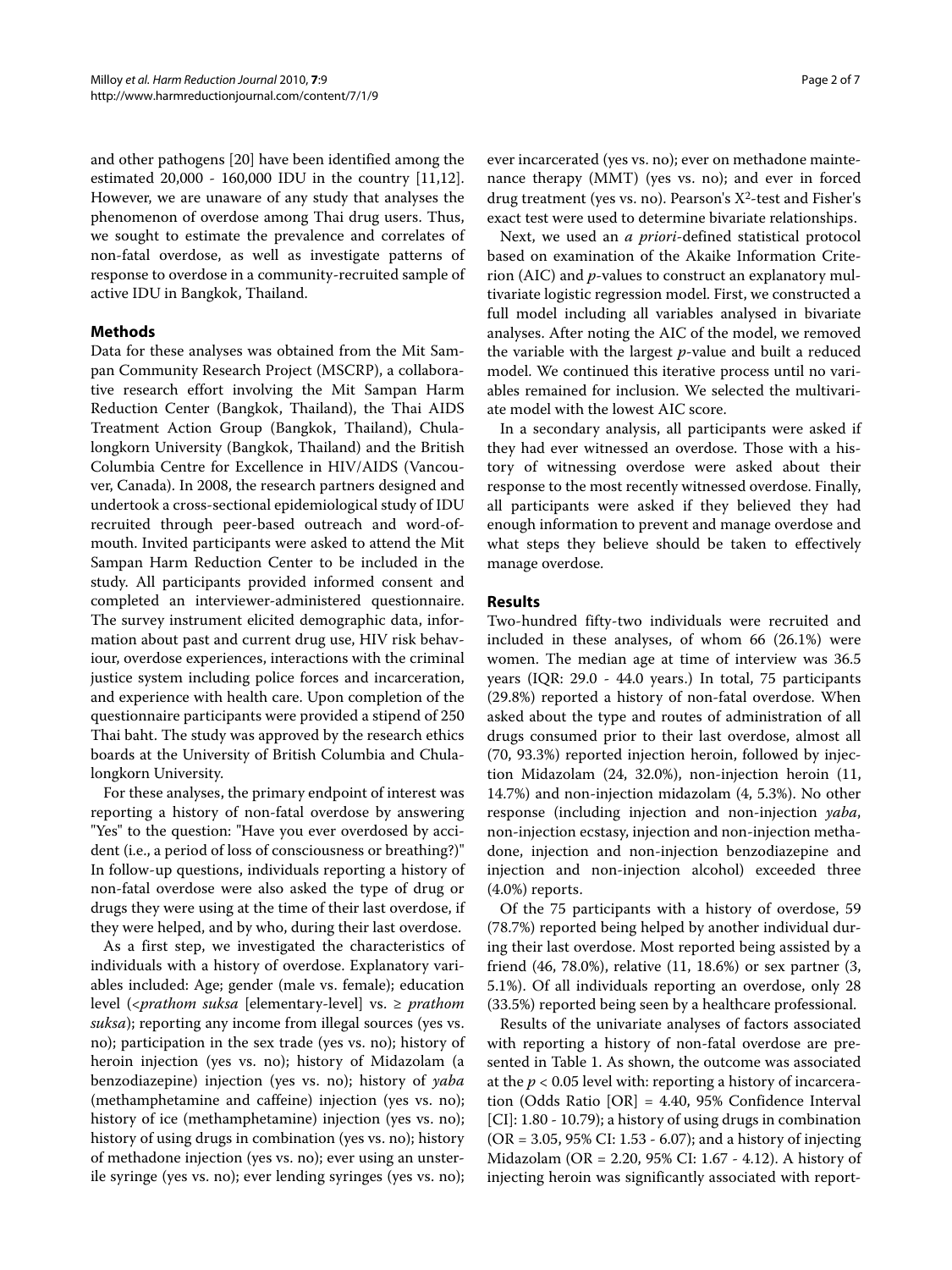| Characteristic               | History of overdose n (%) |                    | OR <sup>1</sup> | 95% Cl <sup>2</sup> | p-val |
|------------------------------|---------------------------|--------------------|-----------------|---------------------|-------|
|                              | No: 177 (70.2)            | Yes: 75 (29.8)     |                 |                     |       |
| AGE                          |                           |                    |                 |                     |       |
| Median (IQR)                 | 37.0 (29.5 - 44.5)        | 35.0 (28.0 - 42.0) | 0.99            | $0.97 - 1.03$       | 0.843 |
| <b>GENDER</b>                |                           |                    |                 |                     |       |
| Male                         | 130 (73.4)                | 56 (74.7)          |                 |                     |       |
| Female                       | 47 (26.6)                 | 19 (25.3)          | 0.93            | $0.51 - 1.74$       | 0.877 |
| <b>EDUCATION</b>             |                           |                    |                 |                     |       |
| $\geq$ Secondary             | 110 (62.1)                | 50 (66.7)          | 1.00            |                     |       |
| < Secondary                  | 37 (37.9)                 | 25 (33.4)          | 0.82            | $0.47 - 1.45$       | 0.568 |
| <b>SEX TRADE</b>             |                           |                    |                 |                     |       |
| No                           | 167 (94.4)                | 71 (94.7)          | 1.00            |                     |       |
| Yes                          | 10(5.6)                   | 4(5.3)             | 0.94            | $0.29 - 3.10$       | 0.841 |
| EVER INJECT HEROIN           |                           |                    |                 |                     |       |
| No                           | 18 (10.1)                 | 0(0.0)             |                 |                     |       |
| Yes                          | 159 (89.9)                | 75 (100.0          |                 |                     | 0.002 |
| EVER INJECT YABA             |                           |                    |                 |                     |       |
| $\operatorname{\mathsf{No}}$ | 66 (37.3)                 | 25 (33.3)          | $1.00\,$        |                     |       |
| Yes                          | 111 (62.7)                | 50 (66.7)          | 1.19            | $0.67 - 2.10$       | 0.570 |
| EVER INJECT MIDAZOLAM        |                           |                    |                 |                     |       |
| No                           | 66 (37.3)                 | 16 (21.3)          | 1.00            |                     |       |
| Yes                          | 111 (62.7)                | 59 (78.7)          | 2.20            | $1.67 - 4.12$       | 0.018 |
| EVER INJECT BENZODIAZEPINES  |                           |                    |                 |                     |       |
| $\operatorname{\mathsf{No}}$ | 174 (98.3)                | 73 (97.3)          | 1.00            |                     |       |

# **Table 1: Univariate analyses of factors associated with reporting a history of non-fatal overdose among IDU in MSHRC cohort (n = 252 individuals).**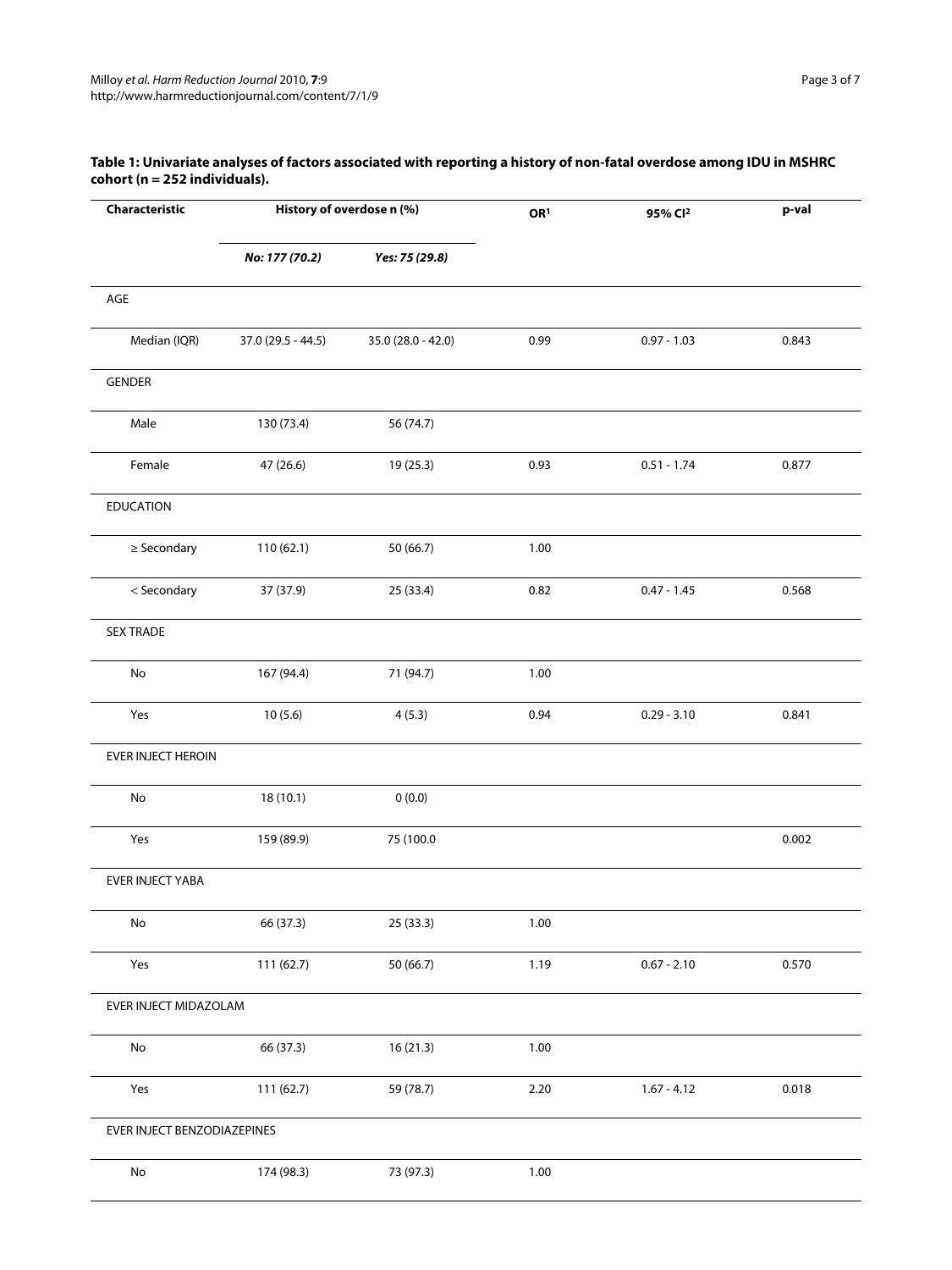| Yes                           | 3(1.7)     | 2(2.7)    | 1.59 | $0.26 - 9.71$ | 0.636   |
|-------------------------------|------------|-----------|------|---------------|---------|
| <b>EVER INJECT METHADONE</b>  |            |           |      |               |         |
| No                            | 150 (84.7) | 63 (84.0) | 1.00 |               |         |
| Yes                           | 27(15.3)   | 12 (16.0) | 1.06 | $0.50 - 2.22$ | 0.851   |
| EVER USE DRUGS IN COMBINATION |            |           |      |               |         |
| No                            | 65 (36.7)  | 12 (16.0) | 1.00 |               |         |
| Yes                           | 112(63.3)  | 63 (84.0) | 3.05 | $1.53 - 6.07$ | < 0.001 |
| <b>EVER INCARCERATED</b>      |            |           |      |               |         |
| $\mathsf{No}$                 | 49 (27.7)  | 6(8.0)    | 1.00 |               |         |
| Yes                           | 128 (72.3) | 69 (92.0) | 4.40 | 1.80 - 10.79  | < 0.001 |
| EVER ON MMT                   |            |           |      |               |         |
| $\operatorname{\mathsf{No}}$  | 102 (57.7) | 39 (52.0) | 1.00 |               |         |
| Yes                           | 75 (42.3)  | 36 (48.0) | 1.26 | $0.73 - 2.16$ | 0.488   |
| EVER IN FORCED DRUG TREATMENT |            |           |      |               |         |
| No                            | 127 (71.8) | 45 (60.0) | 1.00 |               |         |
| Yes                           | 50 (28.2)  | 30 (40.0) | 1.69 | $0.96 - 2.82$ | 0.076   |

# **Table 1: Univariate analyses of factors associated with reporting a history of non-fatal overdose among IDU in MSHRC cohort (n = 252 individuals). (Continued)**

1. Odds Ratio; 2. 95% Confidence Interval

ing ever experiencing a non-fatal overdose  $(p = 0.002)$ ; however, as all individuals with a history of overdose also reported a history of heroin injection, an Odds Ratio could not be calculated and that explanatory factor was removed from further consideration. The final multivariate model, presented in Table 2, included two factors independently associated with the outcome: Ever using drugs in combination (Adjusted Odds Ratio [AOR] = 2.48, 95% CI: 1.16 - 5.33) and reporting a history of incarceration (AOR = 3.83, 95% CI: 1.52 - 9.65).

Experience witnessing an overdose was reported by 171 (67.9%) participants. When asked their response to the last overdose witnessed, most (136, 79.5%) reported performing first aid; 78 (45.6%) took the overdose sufferer to a hospital; 4 (2.3%) took them to the Mit Sampan Harm

Reduction Centre; 1 (0.6%) contacted the police. Twelve individuals (7.0%) reported they did nothing in response.

Approximately half of the participants reported they believed they had enough information to prevent (139, 55.2%) and manage (128, 50.8%) an overdose. When asked how to manage an overdose, responses were: perform first aid (115, 45.6%); inject salt water (109, 43.2%); perform CPR (90, 35.7%); slap (105, 41.7%); administer naloxone (16, 6.3%); or take to a hospital (74, 29.4%).

# **Discussion**

In these analyses, we found a history of non-fatal overdose was common among Thai IDU, with more than onequarter of the sample (29.8%) reporting a previous overdose event. The predominant drug implicated in over-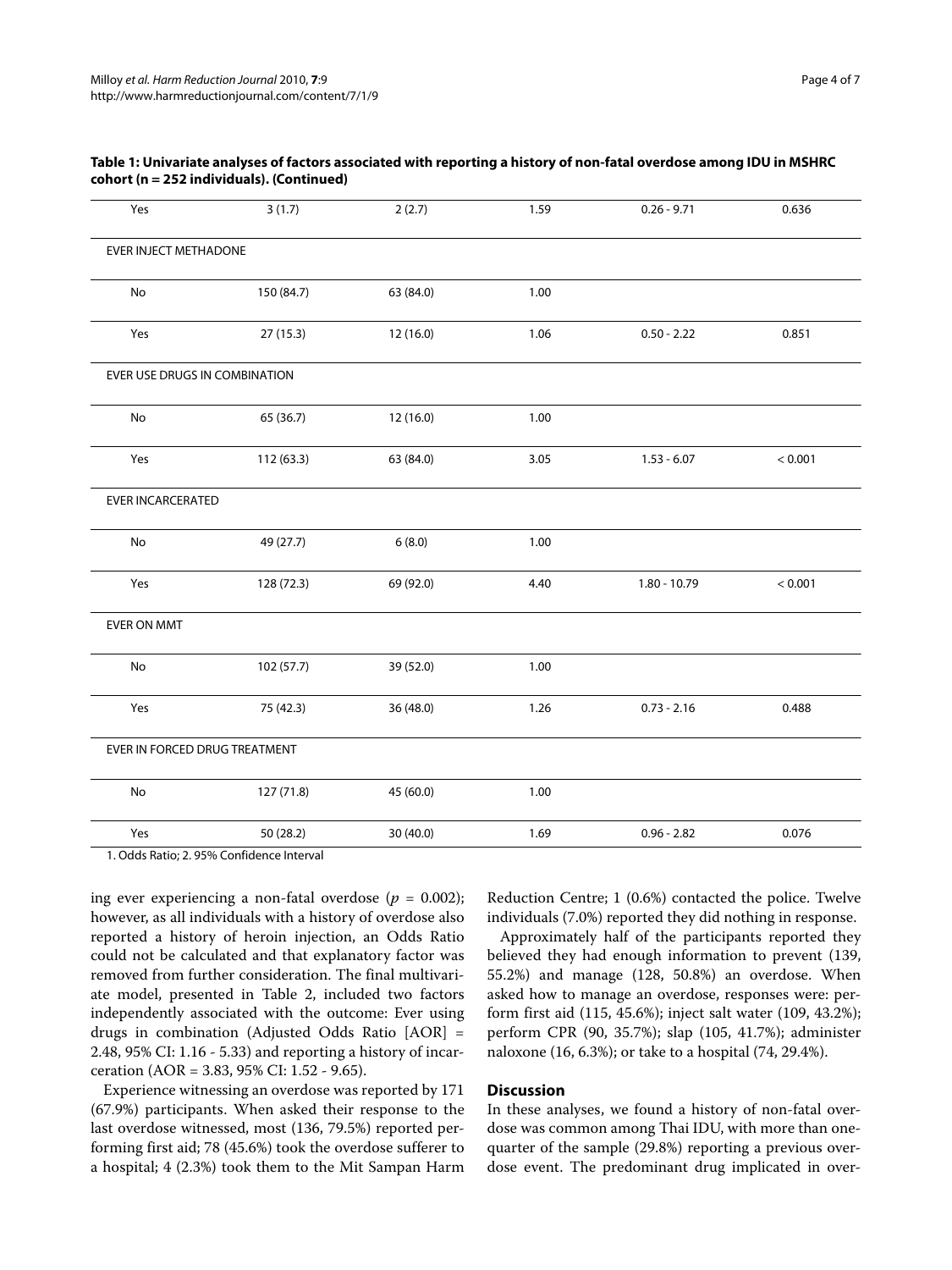| Characteristic                           | AOR <sup>1</sup> | 95% CI <sup>2</sup> | p-value |
|------------------------------------------|------------------|---------------------|---------|
| Ever injected Midazolam (Yes<br>vs. no)  | 1.38             | $0.68 - 2.81$       | 0.379   |
| Ever used in combination (Yes<br>vs. no) | 2.48             | $1.16 - 5.33$       | 0.020   |
| Ever incarcerated (Yes vs. no)           | 3.83             | $1.52 - 9.65$       | 0.004   |
| Ever in forced treatment (Yes            | 1.25             | $0.69 - 2.28$       | 0.457   |

# **Table 2: Multivariate logistic regression analysis of factors associated with reporting a history of non-fatal overdose in MSHRC cohort (n = 252 individuals).**

1. Adjusted Odds Ratio; 2. 95% Confidence Interval

vs. no)

dose events was heroin, with the majority of individuals reporting injecting heroin before their last overdose and every individual with a history of overdose also reporting a history of heroin use. In a multivariate model, a history of overdose was linked to poly-drug use and incarceration. Most of the participants also reported experience witnessing an overdose (67.9%) and the most common responses included performing first aid and taking the victim to a hospital. When asked how to manage an overdose, the most common responses included performing first aid or artificial respiration and injecting salt water.

The level of non-fatal overdose observed in this sample is on the lower end of the range of estimates calculated in similar studies of community-based IDU in Baltimore, Maryland (24.7%) [[21](#page-6-5)]; London, England (37.8%) [[22\]](#page-6-6) and San Francisco, California (47.9%) [\[23](#page-6-7)]. We are unable to determine if this comparatively lower level is the result of a lower incidence of overdose among Thai IDU or a greater risk of death at each overdose event. Several points of evidence support a contribution from the latter effect, including the high prevalence of witnessing overdoses; the pervasive level of misperceptions concerning how to manage an overdose; the high prevalence of overdose as the reported cause of death among Thai IDU in two HIV vaccine preparatory studies [\[24](#page-6-8)[,25](#page-6-9)]; and the ongoing violent crackdown by Thai police against drug users, a phenomenon linked to a greater risk of overdose mortality in other settings [\[26](#page-6-10)-[28\]](#page-6-11).

Our findings identify the need for enhanced education for Thai IDU to prevent and manage overdoses. Specifically, approximately half of respondents indicated they did not have the information required to prevent and manage overdoses. This lack of knowledge was reflected in the substantial proportion of participants reporting inappropriate responses, including injecting the sufferer with salt water. Given that witnessing an overdose was common in this setting and fatal overdoses typically take hours to develop [[29,](#page-6-12)[30\]](#page-6-13), the need to improve peer responses is clear. Inappropriate or suboptimal responses by IDU to overdose are not uncommon and have been reported from a number of settings [[26,](#page-6-10)[29,](#page-6-12)[31\]](#page-6-14). However, overdose management education has been shown to be effective at training IDU to respond appropriately to overdose [[26,](#page-6-10)[32\]](#page-6-15).

These findings also support the distribution of naloxone to drug users. Naloxone, an opiate antagonist, is the standard treatment used by healthcare professionals in resuscitation efforts following opioid overdose. Programs to train IDU in overdose response alongside distribution of naloxone would likely benefit Thai IDU, given that opiates were the most common class of drugs reported by this sample prior to their last overdose. Additionally, given pervasive anti-drug user stigma [[33](#page-6-16),[34\]](#page-6-17) and the ongoing violent campaign by police [\[35](#page-6-18)], many IDU may be unwilling to seek professional health care in the event of an overdose. Evaluations of analagous interventions in Chicago [\[36](#page-6-19)], New York City [\[10\]](#page-5-7) and San Francisco [[37](#page-6-20)] have observed positive impacts, including hundreds of successful peer opioid overdose resuscitations. Currently, naloxone is only available to IDU in Thailand at the MSHRC.

In the multivariate model, a history of incarceration was independently associated with ever overdosing. This is in line with previous analyses that have identified a high risk of overdose, including fatal overdose, associated with incarceration, especially in the first weeks following release from detention [\[38](#page-6-21)[,39\]](#page-6-22). In the Thai context, previous studies have described the links between exposure to correctional environments and an elevated risk of HIV infection among IDU [[40,](#page-6-23)[41\]](#page-6-24). Our findings add evidence supporting the need for an expansion of harm reduction opportunities in Thai correctional settings, such as substitution therapies, shown effective at reducing HIV risk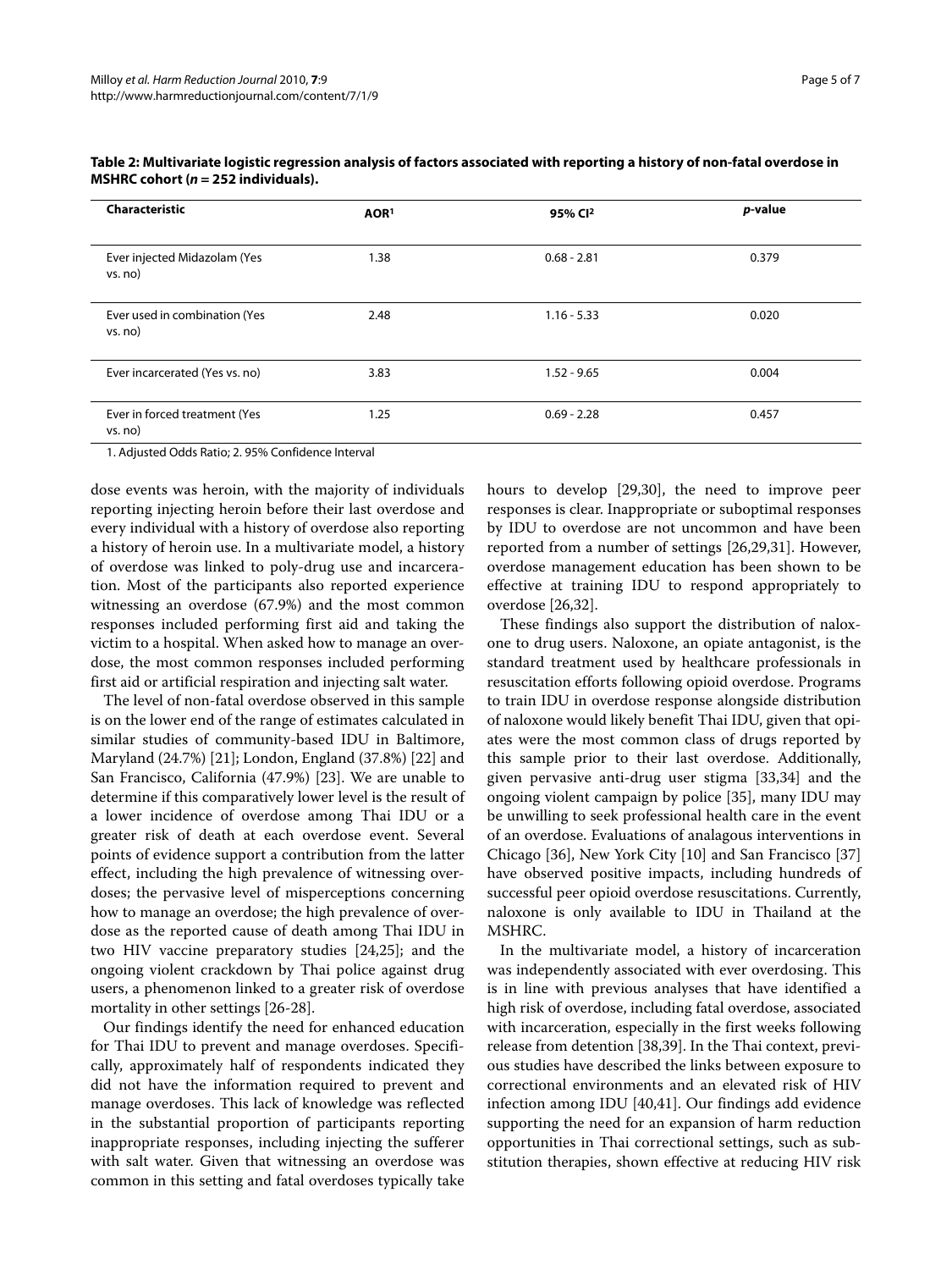behaviours [[42\]](#page-6-25) and improving outcomes post-release [[43\]](#page-6-26).

While the implementation of peer-based interventions might lower the incidence and severity of overdose events among Thai IDU, our findings also have implications for other social- and structural-level policies. In particular, our findings are another example of how the reliance on enforcement-based strategies to respond to illicit drug use can produce further drug-related harms [[44,](#page-6-27)[45\]](#page-6-28). Just as some observers have identified deaths resulting from the Thai government's crackdown on drug users [[35\]](#page-6-18), our findings describe how criminal justice interventions can increase the risks associated with overdose events. We echo other authors who have credited the country's successful efforts to reduce the incidence of sexually-transmitted HIV infections to the government's adoption of evidence-based policies [[41,](#page-6-24)[46\]](#page-6-29) and urge a similar pragmatic initiative to replace dominant enforcement- and suppression-based policies with harm reduction programmes.

Our study has limitations. First, cross-sectional analyses are unable to determine the temporal relationship between outcome and exposure. Second, although our measures are based on self-reports from IDU, we do not believe participants would have been more or less likely to report a history of overdose based on the covariates we examined. Finally, our sample of IDU was not recruited at random and thus may not necessarily generalize to other samples of IDU in Thailand or other settings.

#### **Conclusions**

We observed that non-fatal overdose events were common in this sample of Thai IDU. In a multivariate analysis, reporting a history of non-fatal overdose was independently associated with ever being incarcerated and ever using drugs in combination. A majority of participants reported witnessing overdoses as well as needing more information to respond appropriately. Our findings support the need to expand appropriate harm reduction strategies for drug users in Thailand, such as peer-based overdose management including naloxone distribution, and further highlight the need to balance the current emphasis on enforcement-based responses to illicit drug use with health-focused interventions.

#### **Competing interests**

The authors declare that they have no competing interests.

#### **Authors' contributions**

TK, EW, PS and KK conceived and designed the study; KK, PS, NF and KH implemented the study design, including data acquisition; M-JM performed the statistical analysis, wrote the manuscript and coordinated all revisions; all authors revised the manuscript and read and approved the final draft.

#### **Acknowledgements**

We would like to thank the staff and volunteers at the Mitsampan Harm Reduction Center for their support. We also thank Dr. Niyada Kiatying-Angsulee of the

Social Pharmacy Research Unit (SPR), Faculty of Pharmaceutical Sciences, Chulalongkorn University, for her assistance with developing this project. We also thank Deborah Graham and Calvin Lai for their assistance with data management; Prempreeda Pramoj Na Ayutthaya and Donlachai Hawangchu for their assistance with data collection. This work was funded by the Canadian Institutes of Health Research (Grant RAA-79918).

#### **Author Details**

1School of Population and Public Health, University of British Columbia, 5804 Fairview Avenue, Vancouver, British Columbia, V6T 1C3, Canada, 2British Columbia Centre for Excellence in HIV/AIDS, St. Paul's Hospital, 667-1081 Burrard Street, Vancouver, British Columbia, V6Z 1Y6, Canada, 3Thai AIDS Treatment Action Group, 18/89 Vipawadee Road, soi 40, Chatuchak, Bangkok, Thailand and 4Department of Medicine, University of British Columbia, Room 10203, 2775 Laurel Street, Vancouver, British Columbia, V5Z 1M9, Canada

#### Received: 26 October 2009 Accepted: 13 May 2010 Published: 13 May 2010

#### **References**

- <span id="page-5-0"></span>1. Bargagli AM, Hickman M, Davoli M, Perucci CA, Schifano P, Buster M, Brugal T, Vicente J, Group CE: Drug-related mortality and its impact on adult mortality in eight European countries**.** European journal of public health 2006, 16:198-202.
- <span id="page-5-1"></span>2. Centers for Disease Control: Unintentional poisoning deaths--United States, 1999-2004**.** MMWR Morb Mortal Wkly Rep 2007, 56:93-96.
- <span id="page-5-2"></span>3. Darke S, Hall W: Heroin overdose: research and evidence-based intervention**.** J Urban Health 2003, 80:189-200.
- 4. Darke S, Williamson A, Ross J, Mills KL, Havard A, Teesson M: Patterns of nonfatal heroin overdose over a 3-year period: findings from the Australian treatment outcome study**.** Journal of urban health: bulletin of the New York Academy of Medicine 2007, 84:283-291.
- 5. Kerr T, Fairbairn N, Tyndall M, Marsh D, Li K, Montaner J, Wood E: Predictors of non-fatal overdose among a cohort of polysubstanceusing injection drug users**[.](http://www.ncbi.nlm.nih.gov/entrez/query.fcgi?cmd=Retrieve&db=PubMed&dopt=Abstract&list_uids=16959438)** Drug Alcohol Depend 2007, 87:39-45.
- <span id="page-5-3"></span>6. Ochoa KC, Davidson PJ, Evans JL, Hahn JA, Page-Shafer K, Moss AR: Heroin overdose among young injection drug users in San Francisco**.** Drug Alcohol Depend 2005, 80:297-302.
- <span id="page-5-4"></span>7. Darke S, Williamson A, Ross J, Teesson M: Non-fatal heroin overdose, treatment exposure and client characteristics: findings from the Australian treatment outcome study (ATOS)**.** Drug Alcohol Rev 2005, 24:425-432.
- <span id="page-5-5"></span>8. van Ameijden EJ, Langendam MW, Coutinho RA: Dose-effect relationship between overdose mortality and prescribed methadone dosage in low-threshold maintenance programs**.** Addict Behav 1999, 24:559-563.
- <span id="page-5-6"></span>9. Milloy MJ, Kerr T, Tyndall M, Montaner J, Wood E: Estimated drug overdose deaths averted by North America's first medically-supervised safer injection facility**.** PLoS ONE 2008, 3:e3351.
- <span id="page-5-7"></span>10. Piper TM, Stancliff S, Rudenstine S, Sherman S, Nandi V, Clear A, Galea S: Evaluation of a naloxone distribution and administration program in New York City**.** Subst Use Misuse 2008, 43:858-870.
- <span id="page-5-8"></span>11. Aceijas C, Friedman SR, Cooper HL, Wiessing L, Stimson GV, Hickman M: Estimates of injecting drug users at the national and local level in developing and transitional countries, and gender and age distribution**.** Sexually transmitted infections 2006, 82(Suppl 3):iii10-17.
- <span id="page-5-9"></span>12. Aceijas C, Stimson GV, Hickman M, Rhodes T, United Nations Reference Group on HIV/AIDS Prevention and Care among IDU in Developing and Transitional Countries: Global overview of injecting drug use and HIV infection among injecting drug users**.** AIDS 2004, 18:2295-2303.
- <span id="page-5-10"></span>13. Bergenstrom A, Quan VM, Van Nam L, McClausland K, Thuoc NP, Celentano D, Go V: A cross-sectional study on prevalence of non-fatal drug overdose and associated risk characteristics among out-oftreatment injecting drug users in North Vietnam**.** Subst Use Misuse 2008, 43:73-84.
- <span id="page-5-11"></span>14. Yin L, Qin G, Ruan Y, Qian H, Hao C, Xie L, Chen K, Zhang Y, Xia Y, Wu J, et al.: Nonfatal overdose among heroin users in southwestern China**.** The American journal of drug and alcohol abuse 2007, 33:505-516.
- <span id="page-5-12"></span>15. Beyrer C, Jittiwutikarn J, Teokul W, Razak MH, Suriyanon V, Srirak N, Vongchuk T, Tovanabutra S, Sripaipan T, Celentano DD: Drug use,